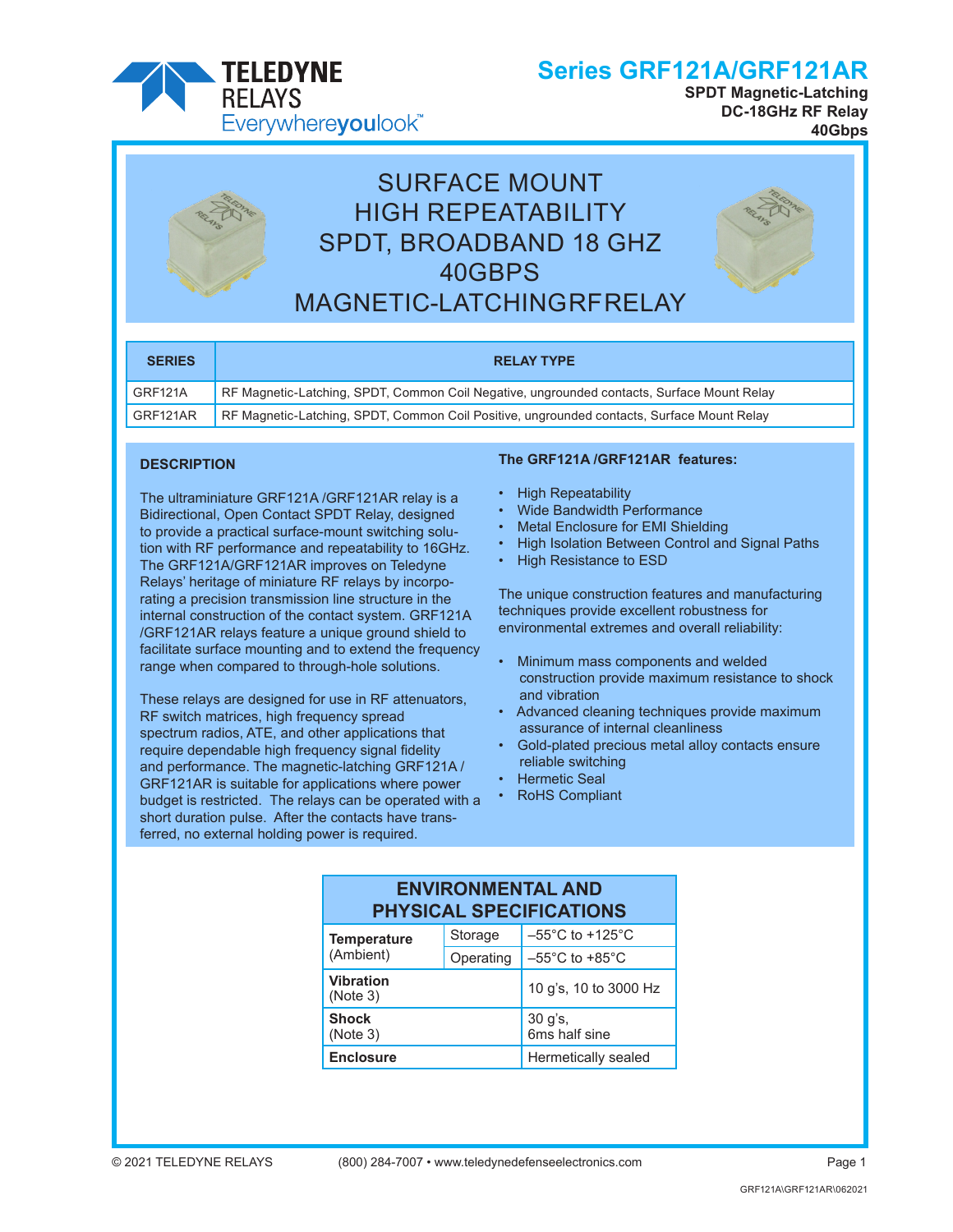**SPDT Magnetic-Latching DC-18GHz RF Relay 40Gbps**



#### **GENERAL ELECTRICAL SPECIFICATIONS (@ 25°C)**

| <b>Contact Arrangement</b>   | 1 Form C (SPDT)                                                                                     |  |
|------------------------------|-----------------------------------------------------------------------------------------------------|--|
| <b>Rated Duty</b>            | Continuous                                                                                          |  |
| <b>Contact Load Rating</b>   | Resistive:<br>$0.25A \omega$ 28Vdc                                                                  |  |
| <b>Contact Life Rating</b>   | 3,000,000 cycles typical at low level                                                               |  |
| <b>Coil Operating Power</b>  | GRF121-5: 410mW typical @ nominal rated voltage<br>GRF121-12: 290mW typical @ nominal rated voltage |  |
| <b>Switching Time</b>        | 7.0 msec. max. (2 msec operate time, 5 msec bounce time)                                            |  |
| <b>Minimum Operate Pulse</b> | 6.0 msec width at rated voltage                                                                     |  |
| <b>Insulation Resistance</b> | 1,000MΩ min. between mutually isolated terminals                                                    |  |
| <b>Dielectric Strength</b>   | 350 Vrms (60Hz) @ Atmospheric Pressure                                                              |  |

#### **DETAILED ELECTRICAL SPECIFICATIONS (@25°C)**

| <b>BASE PART NUMBERS</b>                    | GRF121/GRF121AR-5 | GRF121/GRF121AR-12 |
|---------------------------------------------|-------------------|--------------------|
| Coil Voltage, Nominal (Vdc)                 | 5.0               | 12.0               |
| Coil Resistance (Ohms ±20%)                 | 61                | 500                |
| Pick-up Voltage, Max (Vdc) (General Note 5) | 4.3               | 10.4               |

### **Part Numbering System (Note 4)**

GRF121A - 12

**Relay Series**

GRF121A GRF121AR

**Coil Voltage**  $-5 = 5 \text{Vdc}$ <br> $12 = 12 \text{Vdc}$ 

**NOTES**

- 1. Characteristics shown as "typical" are based on available data and are best estimates. No ongoing verification tests are performed.
- 2. Unless otherwise specified, parameters are initial values.
- 3. Relay contacts will exhibit no chatter in excess of 10 µsec or transfer in excess of 1 µsec.
- 4. Relay leads are gold plated with a typical thickness of 25-40 µin. Ground shield is gold plated with a typical thickness of 10-30µin.
- 5. Operate voltage at less than the specified minimum may result in unreliable operation.
- 6. Relay temperature during soldering shall not exceed 250°C, and reflow temperature shall not exceed 250°C, 3 passes, 1 minute each.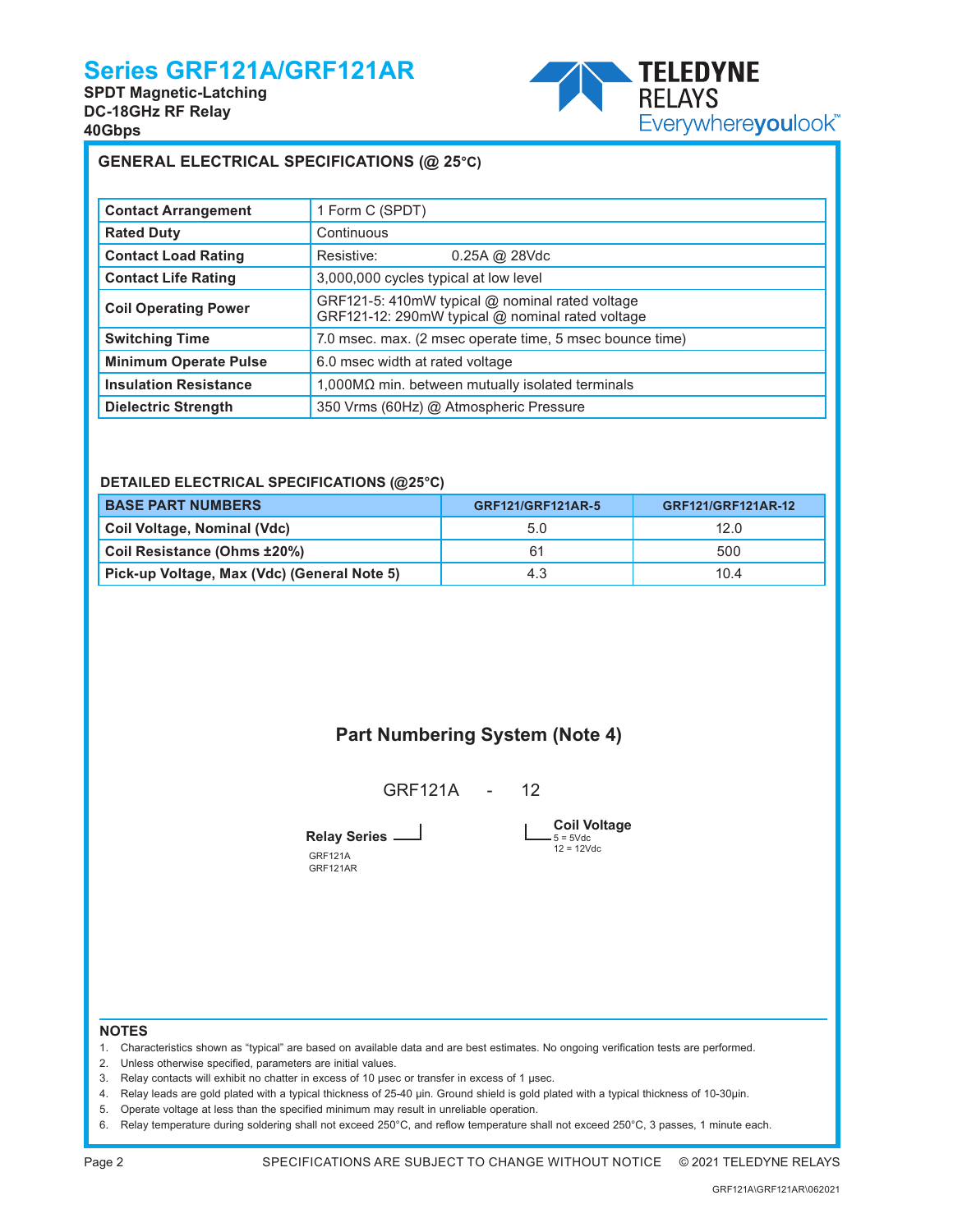

**SPDT Magnetic-Latching DC-18GHz RF Relay 40Gbps**

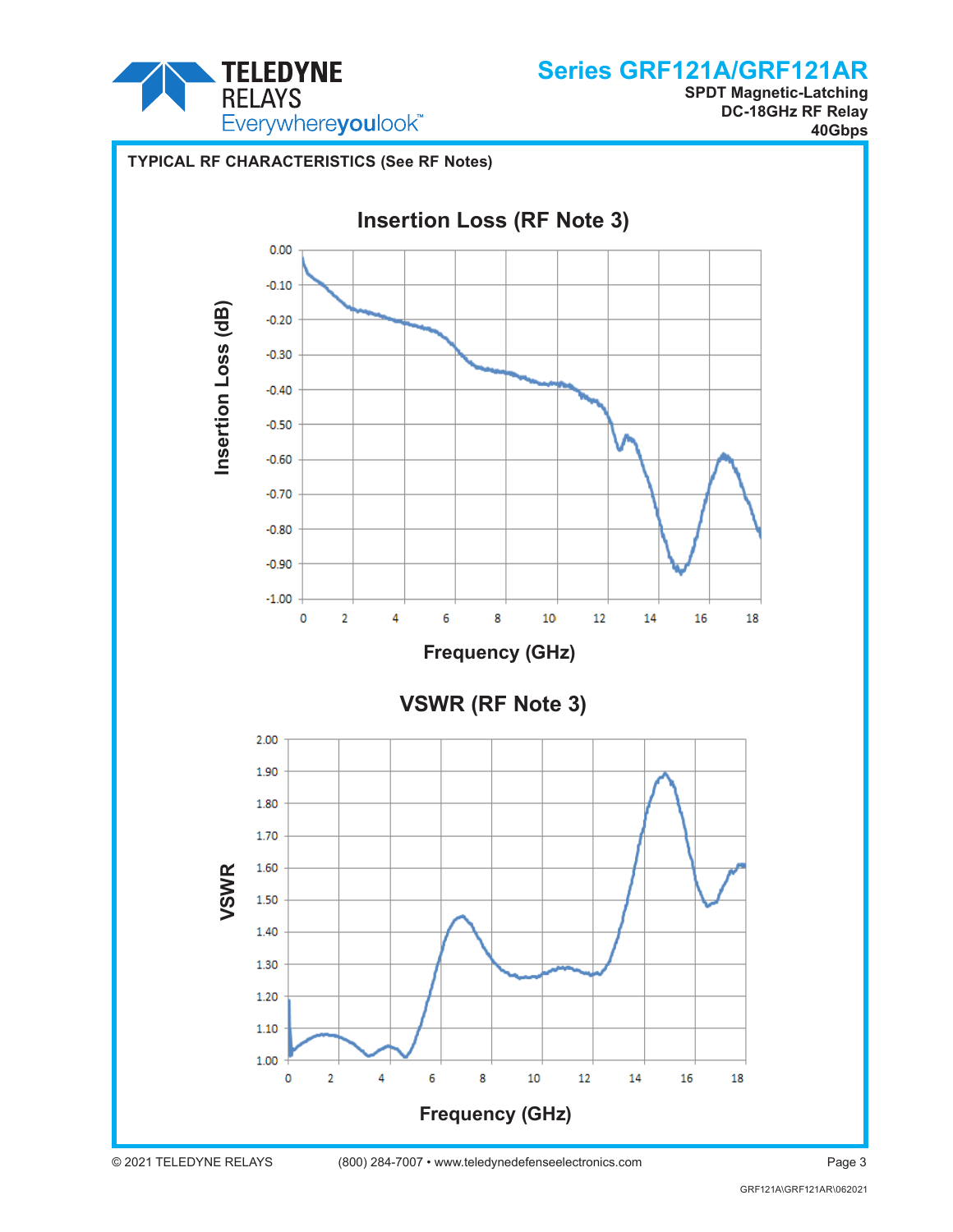**SPDT Magnetic-Latching DC-18GHz RF Relay 40Gbps**





Page 4 SPECIFICATIONS ARE SUBJECT TO CHANGE WITHOUT NOTICE © 2021 TELEDYNE RELAYS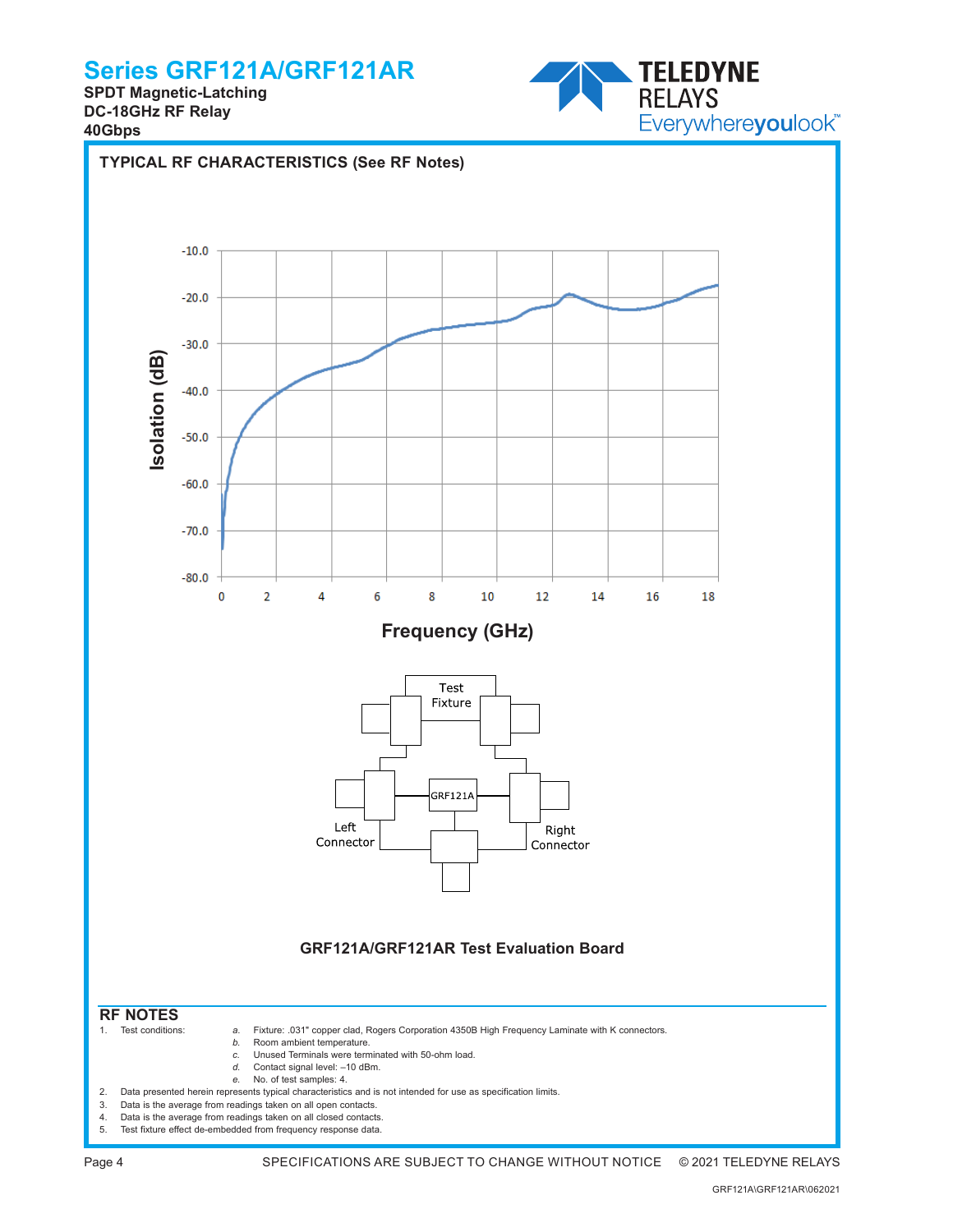

**SPDT Magnetic-Latching DC-18GHz RF Relay 40Gbps**